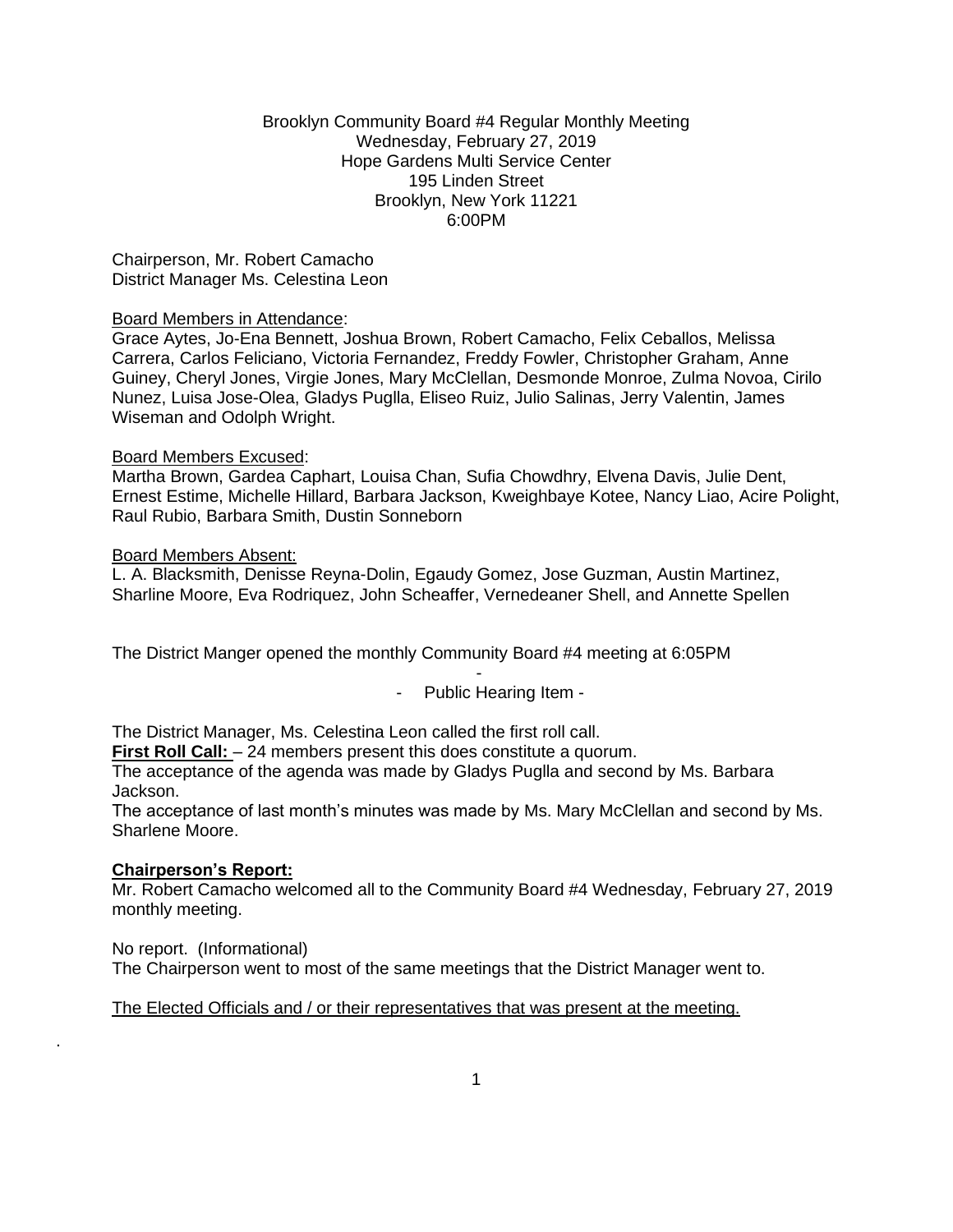- 1) Karen Cherry, Representing 54<sup>th</sup> Assembly District, Assembly Member Erik Martin Dilan, 366 Cornelia Street, Brooklyn, NY 11237, 718-386-4576
- 2) Paula Mendez, Representing 53<sup>rd</sup> Assembly District, Assemblywoman Maritza Davila, 249 Wilson Avenue, Brooklyn, NY 11237, 718-443-1205
- 3) Jonathan Pomboza, Representing District Attorney Eric Gonzalez, 350 Jay Street, Brooklyn, NY 11201, 718-250-2340
- 4) Marcus Harris, Representing Brooklyn Borough President Eric Adams, 209 Joralemon Street, Brooklyn, NY 11201, 718-802-3700
- 5) Lorenzo Brea, representing Councilmember Rafael Espinal, 37<sup>th</sup> Council District, 1945 Broadway, Brooklyn, NY 11207, 718-642-8664
- 6) Boris Santos, Representing Senator Julia Salazar, 18th Senatorial District, 1068 Broadway, Brooklyn, NY 11221

Federal, State or City Agencies

- 1) Sergeant Anna Serrano, 83rd Precinct N.C.O. (Neighborhood Coordination Officer), 480 Knickerbocker Avenue, Brooklyn, NY 11237
- 2) PO Gomez, 83rd Precinct, 480 Knickerbocker Avenue, 718-574-1697
- 3) Commanding Officer DI Dan Dooley, 83rd Precinct, 480 Knickerbocker Avenue, Brooklyn, NY 11237
- 4) Captain Dominquez, 83<sup>rd</sup> Precinct, 480 Knickerbocker Avenue, Brooklyn, NY
- 5) Luke Griffin, Bushwick Podcast, 724-484-3493, Website: [WWW.HearBushwick.com](http://www.hearbushwick.com/)
- 6) Raul Rubio, DOHMH, Thrive New York, Mental First Aide Training, 646-988-8639.

**Deputy Inspector Dan Dooley**: DI Dooley just left command at PSA3. He covered all the NYCHA developments from the Brooklyn Bridge, the Farragut Housing all the way to Hope Gardens, for two years. Before that he was the Executive Officer, Manhattan South Narcotics. He covered all the vice modules, major case narcotics and gang teams over in Manhattan South. DI Dooley has an extensive background in investigations. He also does consultant work for Homeland Security, so he knows a little bit about counterterrorism. He stated that he has had a hat in many things and feels that he is well-rounded as a Commanding Officer. He was born and raised on Cooper Avenue and 80<sup>th</sup> Avenue, so the community is near and dear to his heart. He thanked everyone for welcoming him and stated that he is looking forward in working with everyone.

Sergeant Anna Serrano, 83rd Precinct N.C.O. (Neighborhood Coordination Officer): In attendance with her are:

- ➢ PO Fredrick Nelson Sector Charlie: Covers Himrod to Flushing from Broadway to Wilson Avenues, 917-514- 7641
- ➢ PO Ram Roop & PO Shankar Sector Boy
- ➢ PO Sweeney: Administer Officer
- ➢ PO Gomez: Community Affairs Unit

Sergeant Serrano asked that everyone come to their "Build A Block" meetings so that they can learn about the sectors where they live.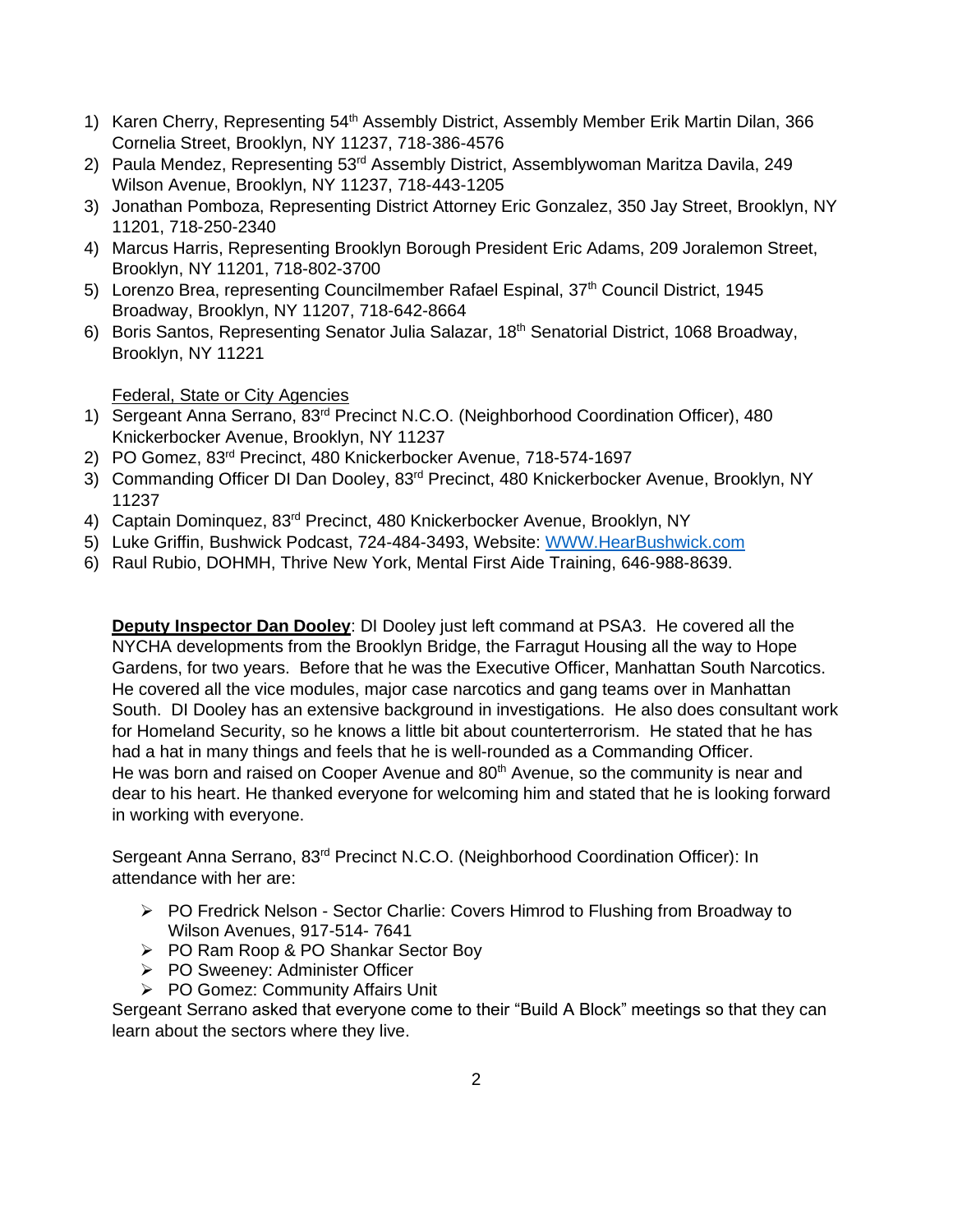President and CEO, Mr. Ramon J. Rodriquez - Update on Wyckoff Heights Medical Center: The Wyckoff Heights Medical Center's sister hospital is Woodhull Hospital which Mr. Rodriquez stated is a great hospital.

Wyckoff Heights Hospital will be 130 years old this year.

7 years ago, they were told that Wyckoff Heights Hospital was unnecessary and that there would be a merger, however 7 years later the hospital has had:

- \* 92,000 emergency department visits
- \* 162,000 outpatient visits
- \* 14,000 patients whom they have treated in the hospital

At a time when many hospitals are experiencing significant reductions in resources and services, Wyckoff Heights Medical Center continues to respond to the growing healthcare needs of the community they serve. All new beds were purchased, along with new furniture in some places and old furniture in other places. However, you do not take care of people with just good equipment, stated Mr. Rodriquez. The hospital has acquired new equipment and have expanding clinical programs. Recent improvements include addition of an on-site MRI to ensure that community residents do not have to travel outside the neighborhood to access advance radiologic procedures, establishment of a cardiac catheterization lab for definitive diagnostic tests that assess coronary circulation and overall heart function. A discrete Women's Health Center that offers a comprehensive range of obstetrical and gynecological services in maximum privacy and comfort for female patients of all ages.

Mr. Ramon Rodriquez mentioned the Chief Nursing Officer, Catherine Gallegly – Simon, who has been the Chief Nursing Officer for 5 years, who could not be here.

Mr. Rodriquez brought with him the Chief Medical Officer: Dr. Gustavo Del Toro – he is a pediatric oncologist hematologist, and Chief Counsel, Mr. Kevin Smyley.

The hospital has improved in three distinct areas:

- I. Dr. Ralph Ruggiero, Chief of Obstetrics and Gynecology: a little over 1400 babies were delivered at the hospital last year
- II. Dr. Koehler: Cancer Center and other areas
- III. Dr. Leaque Ahmed, MD, FACS: Is a fellowship trained Endocrine and Bariatric Surgeon. He has assumed the position of Chairman of Surgery at Wyckoff Heights Medical Center. Prior to his arrival to the hospital, Dr. Ahmed served as the Chief and Chair of Surgery at Harlem Hospital for over 22 years. His clinical and research interest includes Weight loss surgery, Endocrine surgery and Surgical oncology. He had established a comprehensive bariatric surgery program at Harlem Hospital and has performed over 4000 operations with great outcomes. In additions Dr. Ahmed has trained multiple surgical residents successfully. For an appointment call: 718- 907-8308

Dr. Ralph Ruggiero: Things have changed since you have last tried the institution stated the doctor. He asked that you know of anyone who is pregnant or in need of women's health to give them a try at any one of their sites. He brought with him, Juana Cuevas, MD. Doctor Cuevas runs the Women's Health Center.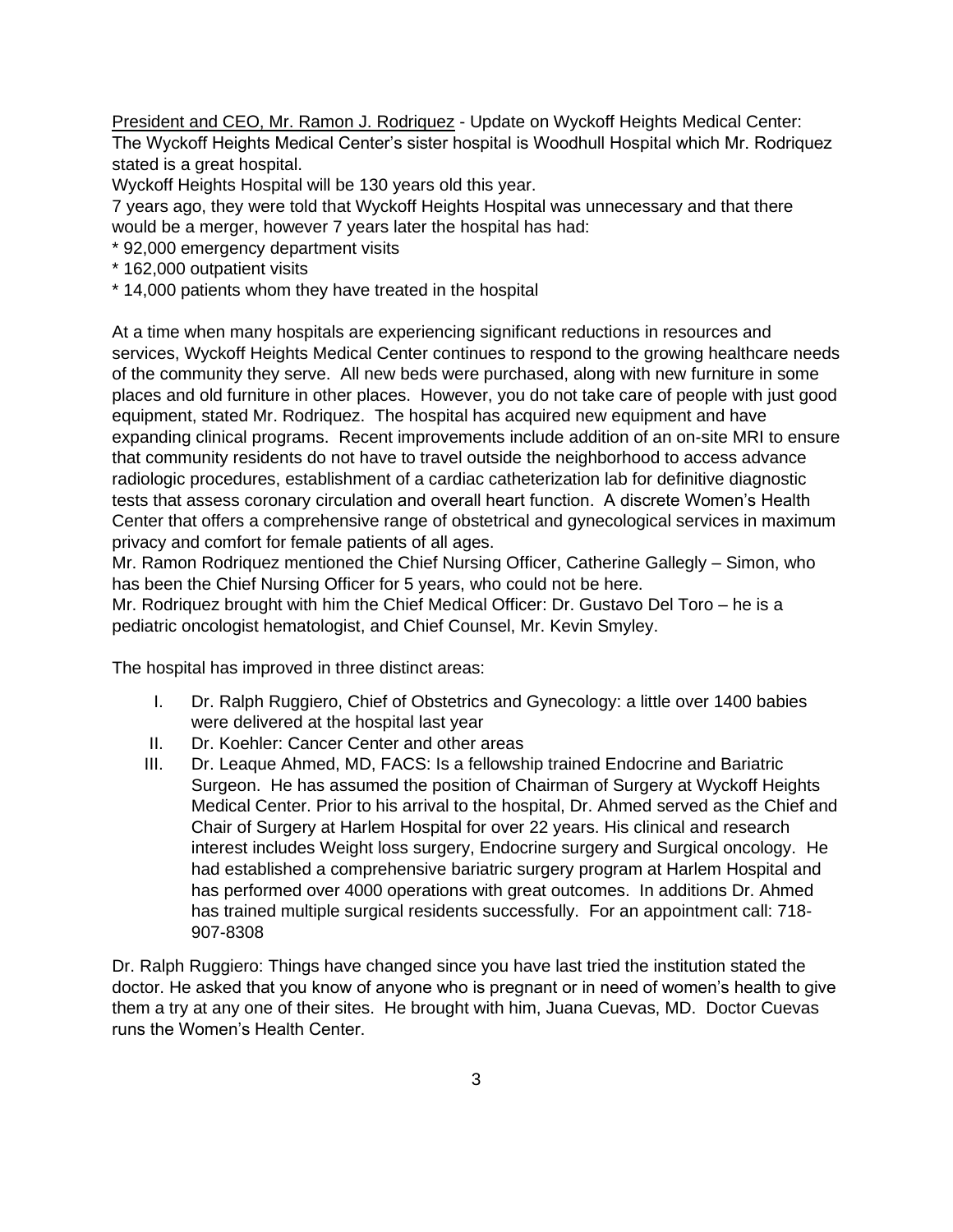Juana Cuevas, MD: They have achieved patient-centered medical home certification. They try to provide comprehensive care to the women that attend. They have psychological services, mammogram on-site, high risk pregnancy with a maternal fetal medicine doctor with ultrasonography. They take in walk-in patients every day.

Sharon L Koehler, DO, FACS, newly acquired Breast Surgeon: Breast Cancer is very, very serious she stated. One out of eight women will be diagnosed. Wyckoff Heights Medical Center has an amazing team to take care of everybody. She has a great radiology team. They did over 5,000 mammograms to help screen for breast cancer just last year.

Don't believe the myths that are out there she said, like: Don't believe that if you feel a lump in your breast that it is cancer, it might not be and don't believe that if you do not have a family history of cancer that you cannot get it.

Dr. Ahmed: He came to the US in 1995, and left Harlem Hospital in December 2018.

## **District Manager's Report**:

The District Manager, Ms. Celestina Leon took the opportunity to thank all the board members for their hard work and time. She also thanked the familiar faces that are frequently at the Community Board meetings.

(For her report, please call the Community Board)

## **Committee Reports:**

**Civic and Religious Committee (CRC),** Committee Chairperson Ms. Elvena Davis, Vice Co-Chair, Mr. Ernest Estime

Meeting: Thursday, January 10, 2019, 1420 Bushwick Avenue, Suite 370, Brooklyn, New York 11207-1422, 3:08PM

Board Members in Attendance: Committee Chairperson, Ms. Elvena Davis, Rev. Grace Aytes and Mr. Ernest Estime via phone call

Others in Attendance: CB 4 Chairperson, Mr. Robert Camacho; District Manager and Celestina Leon

Members Excused: Virgie Jones

Items Discussed:

Ms. Elvena Davis, Committee Chair opened the meeting with a round of introductions. She then moved to the first agenda item, summarizing that the committee has since discussed:

1) The Street Co-naming Request for Akeal Christopher

Since the request does not meet the criteria for a Street Co-naming, the CRC Committee asked the full board for their recommendations. Various recommendations were shared. One recommendation from Mr. Wright suggested adding a plaque to the Verizon building on Gates. Elvena has asked Mr. Wright to gather more information, as Verizon likely owns the building. The board will seek other ways to honor Akeal Christopher.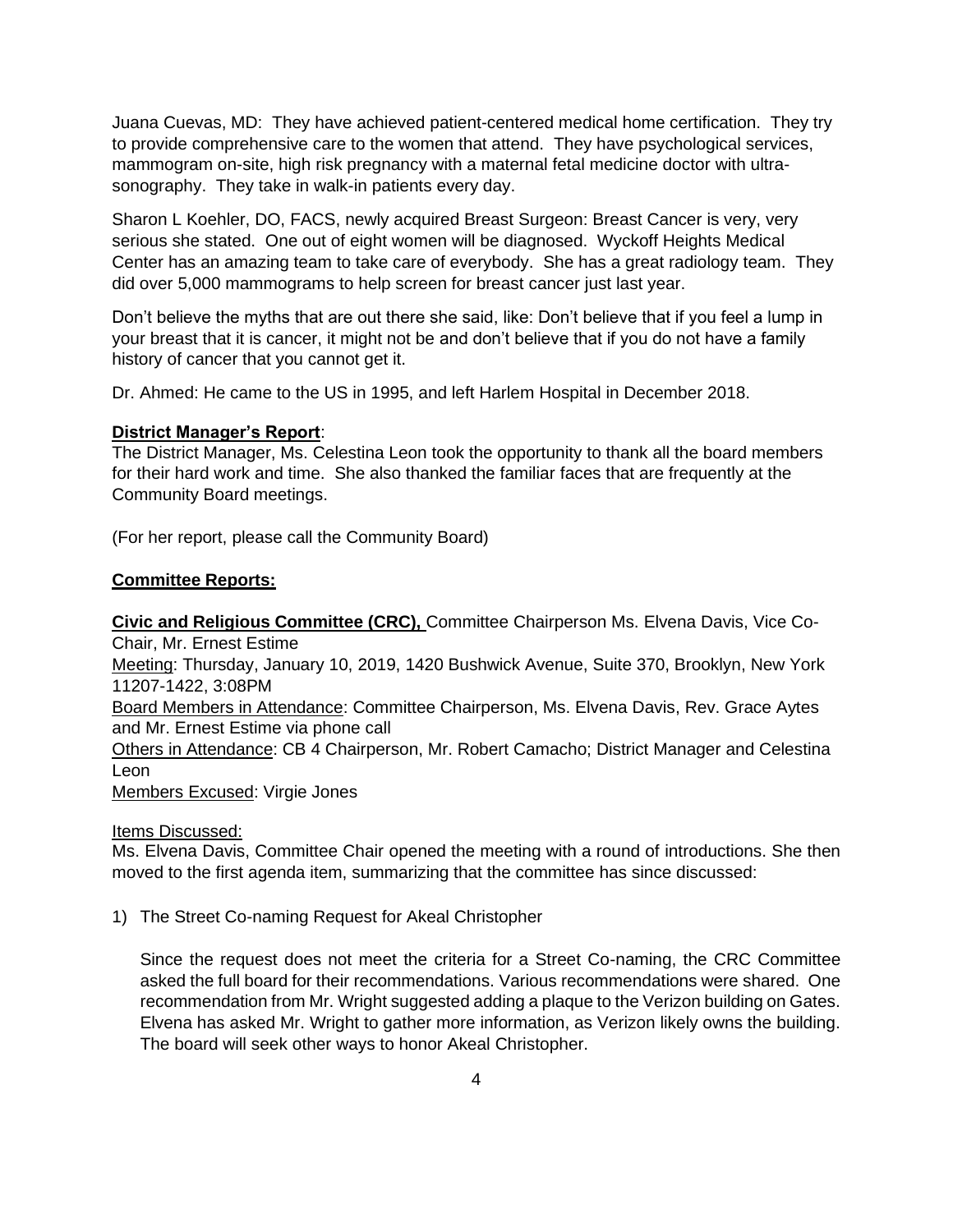Questions of concern: Permission is needed Who will make the plaque? Who would maintain it? Who will pay for it?

Ernest – The Borough President mentioned the opportunity to apply for grants. The CRC Committee will find a way to team up with the Arts Committee to see what can be done for a mural or plaque. Regarding having capital, the board could reach out to the Borough President.

Elvena – Ms. Christopher must apply for the grant. The CRC would have to meet with the ACC to see if we can come up with financing for the plaque.

Rev. Aytes – Stated that whatever could be done it should be stationary; not something that will be taken down.

Ernest – another suggestion, bikers have a memorial. What I was thinking it wouldn't be a bike in some way. This will likely be the better solution out of other options. It could be on the corner, although it's not technically a street co-naming.

Elvena – the next meeting is February 12<sup>th</sup> at 6pm.

District Manager – is there a motion from the committee on this item? Josh – I make a motion to deny the street co-naming with the stipulation that we seek an alternative. Rev. Aytes – second. All in favor.

Preliminary Annual Parade and Shape-Up Bushwick Planning Discussion

A discussion on what the theme would be this year.

Ernest suggested spotlighting businesses.

Honorees? Outstanding business that has demonstrated significant commitment to the Bushwick community. (Research will be done and then the committee will decide)

Joshua & Elvena suggested – start including board members, as honorees.

Robert, Ernest – Like Ms. Dent.

Committee Chair, Elvena Davis – Everyone agrees on Ms. Dent and Nadine Whitted. All agreed.

#### Old Business

Greenest Block Awards Outreach: Elvena will reach out to BBG to have Lawrence come out to the block associations. She will contact him and ask them to give a presentation. Robert Camacho suggested maybe in April.

Resource Fair for Churches: DM – Mr. Camacho and the District Manager will follow up with the Mayor's liaison, Ms. Jamila Pringle-Fynes. The purpose of the event is to bring resources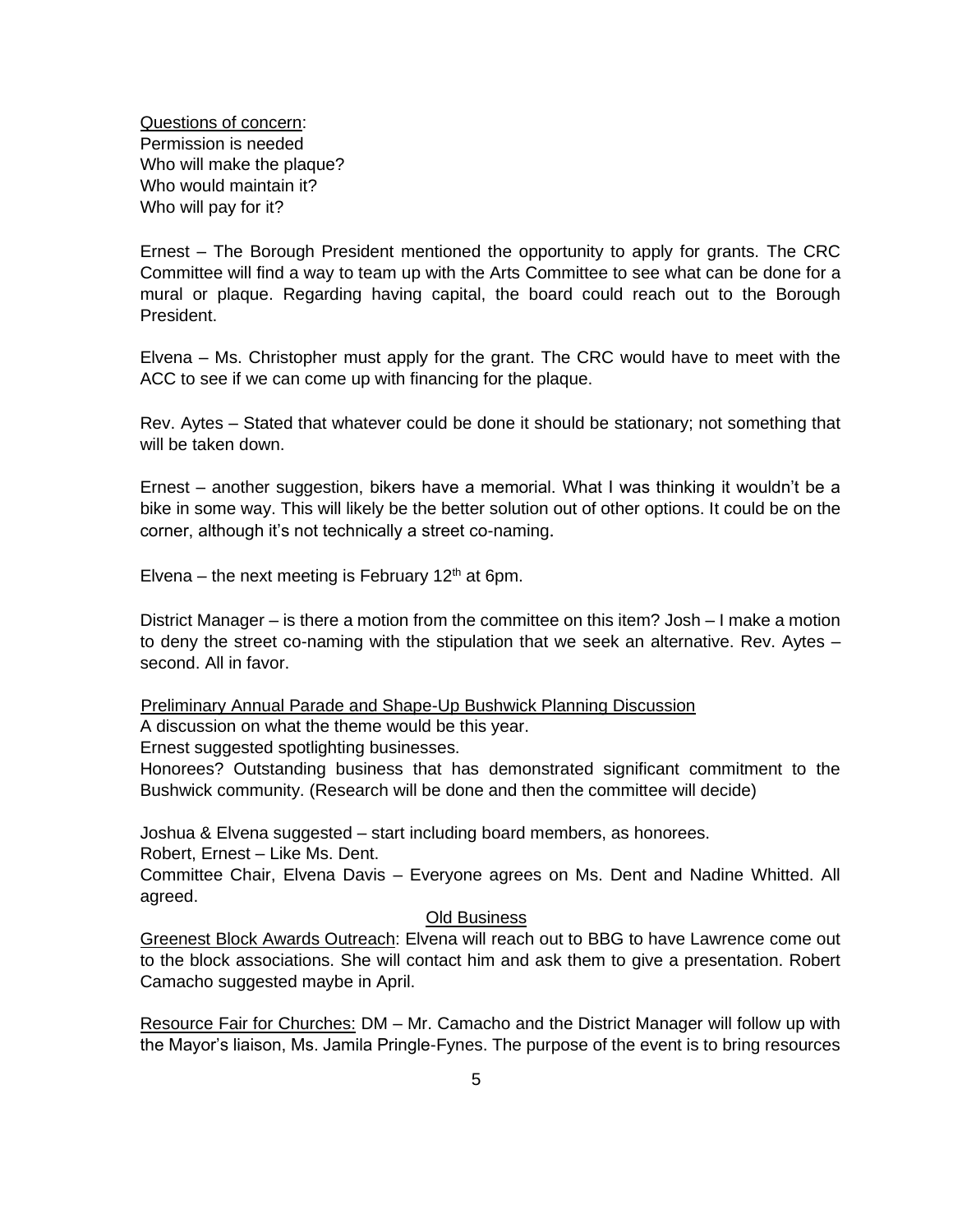and guidance from the city for the faith-based community. They will have access to more information on programming, such as health workshops and education, how to develop affordable housing, and more. More details soon to come. The suggested event date is still to be discussed; however, it will likely be in the spring.

# New Business

Joshua is part of an organization called Family First Friday. It commemorates with the first Friday in August. They are asking for a letter of support. The purpose is to promote healing and family.

Chairperson Mr. Camacho – Joshua will come before the committee next month and then the committee will make the recommendation before it goes to the full board.

### Announcements

District Manager: Bushwick Community Plan is holding an event on 1/12 from 11am to 1pm at the Diana H. Jones Senior Center (see the flyer for more information).

The EPTS Committee is hosting a town hall meeting on Monday, 2/4 at 6pm.

The EDC is hosting an MWBE Expo on Wednesday, 2/13 at the Hope Gardens Community Center.

Joshua: Julia Salazar the new State Senator will have an office in Bushwick. It will likely be on Putnam Ave and Wilson Ave.

Joshua Brown: Motion to adjourn the meeting. It was second by Rev. Aytes. All members in attendance were in favor.

# Meeting Adjourned: 4:01pm

**Economic Development Committee Meeting, (EDC),** Committee Chairperson, Mr. Odolph Wright; Vice-Chairperson, Mr. Desmonde Monroe

Meeting: Wednesday, January 9, 2019, 1420 Bushwick Avenue, Suite 370, Brooklyn, NY 11207-1422, 6:00PM

Board Member Present: Odolph Wright, Desmonde Monroe, Gardea Caphart, Michelle Hilliard, Julio Salinas.

Board Members Excused: Jamie Wiseman

Board Members Not in Attendance: Anne Guiney, Sharline Moore, Raul Rubio

Others in Attendance: Community Board 4 Chairperson, Robert Camacho; Celestina Leon, CB4 District Manager; Mr. Willie Morales, Community Board 4 Community Associate, Rawle Brown, Azra Samiee, Jay Solly, Ricardo Lopez

Desmonde Monroe-EDC Vice-Chairperson welcomed everyone and began with a quick round of introductions before moving to agenda item #1. Items Discussed:

**Overview**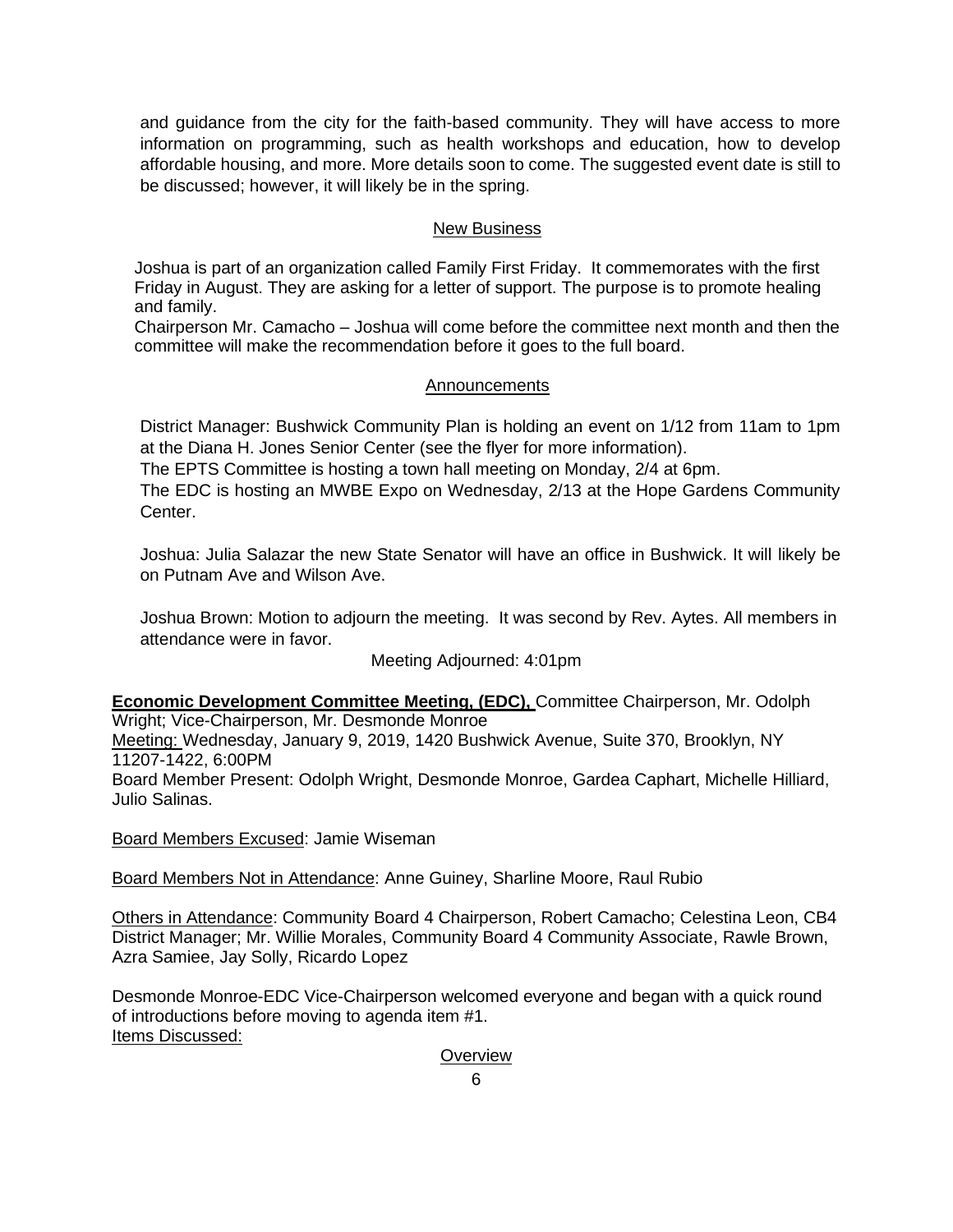Recap of CB4 MWBE and Small Business Resource Fair Planning Meeting: The CB4 EDC endeavors to plan an MWBE forum and small business resource fair. The event is scheduled for Wednesday, February 13, 2019 from 6pm to 8pm.

Desmonde Monroe-EDC Vice-Chairperson:

- I. Opened the conversation by saying the purpose of this meeting was to go over the logistics for the upcoming event and seeing where everything is at. The list is comprised of city agencies and private organizations. The committee vice-chair suggested that perhaps another round of outreach effort be done via emails and phone calls to potential function participants would be ideal. As it stands now the District Manager of CB4 would outreach to the city agencies and committee vicechair take cares of private organizations.
- II. The  $2^{nd}$  item talked about was about the support staff team which has to be assemble in order to help out with the setup and break down of the event. Since the Hope Gardens Community Center is the confirmed location for the event, once a walk over of the location is done which will be on Friday, January 11, 2019 at 5PM a more concrete plan can be developed in respect with the setup and break down.
- III. Topics for the event were discussed and as well as to who are going to be the presenters, the topics at this point are in the developmental stage at this moment and so far two presenters out of the desired five have already been identified, Mr. Rawle Brown from the Pace University Small Business Development Center and our very own board member Mr. Jamie Wiseman who will be talking about business in general and financing.
- IV. Refreshment of bottle of water and some type of food will be provided for the volunteers since they most probably would be coming straight from work.

# Old Business

### Industrial Areas/Manufacturing Business Study, Commercial Corridor Surveys

- $\circ$  Talk about a proposed study for those areas along with the just released North Brooklyn Industrial business zone study and will be making a presentation at the February Housing and Land Use committee and the report is now available online. Only 2 portions of the IBZ is located in Bushwick along the Flushing Avenue borderline.
- o The next committee meeting since the event will be happening in February will be on the 2<sup>nd</sup> Wednesday of the month on March 13<sup>th</sup>.

### New Business

o Under new business Robert Camacho stated he attended the East New York rezoning meeting for the train station area. He stated some of the merchants made their concerns and desires known.

Announcements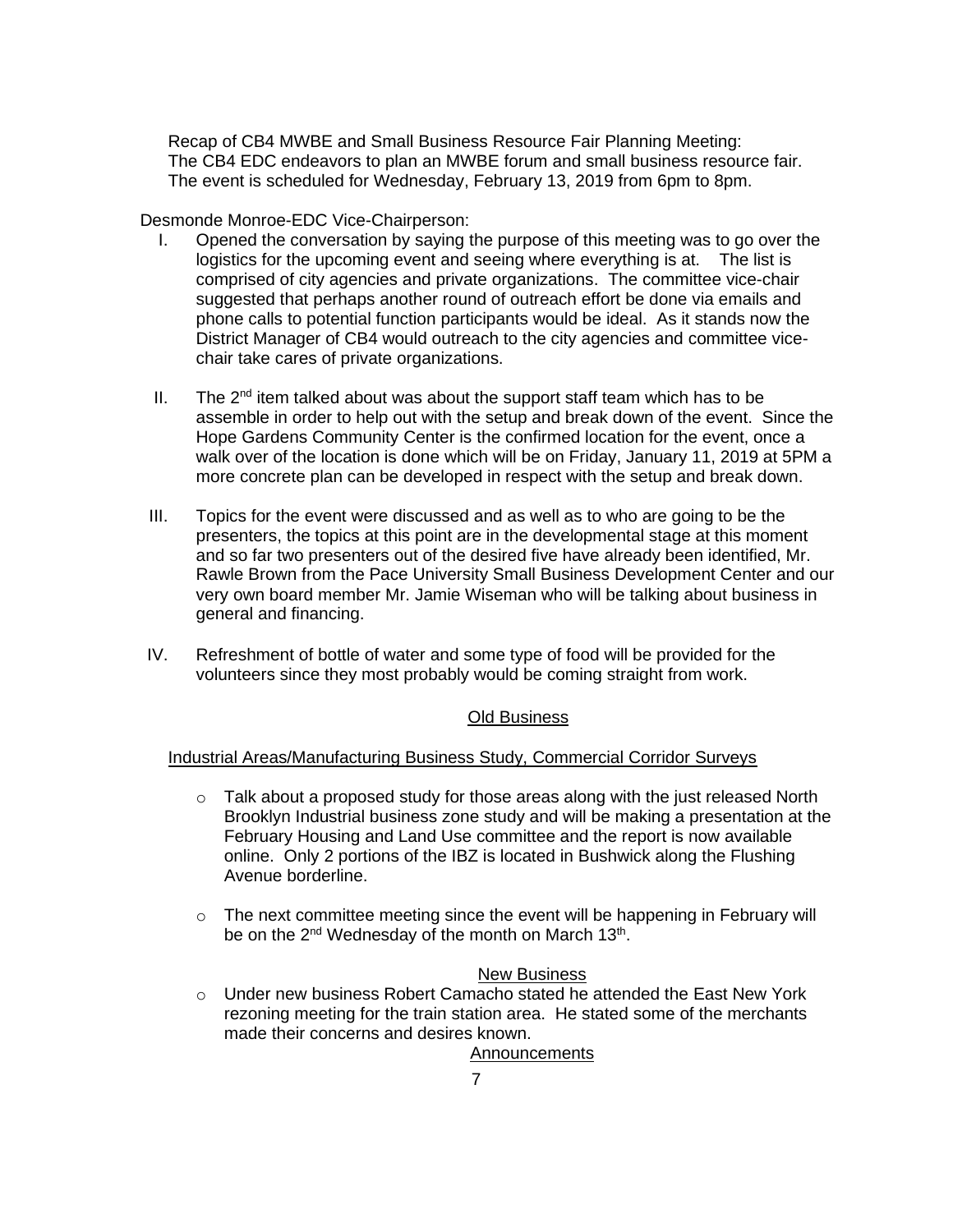- $\circ$  Bushwick Community Plan Event set for Saturday, January 12<sup>th</sup> at the Diana H. Jones Senior Center located on 9 Noll Street, Brooklyn, NY 11206 from 11:00am to 1:00, snacks and refreshments provided.
- o Desmonde Monroe asked for a motion to adjourn. Robert Camacho seconded the motion. All were in favor.

Meeting Adjourned: 7:24 P.M.

#### **Environmental Protection/Transportation/Sanitation Community (EPTS)**, Committee

Chairperson, Mr. Eliseo Ruiz; Committee Chairperson, Mr. Raul Rubio; and Mrs. Nancy Liao, Committee Vice Chairperson

Meeting: Thursday, January 10, 2019, 1420 Bushwick Avenue, Suite 370, Brooklyn, New York 11207-1422, 6:000PM

Members in Attendance: Mr. Raul Rubio, Ms. Jo-Ena Bennet, Ms. Louisa Chan, Mr. Eliseo Ruiz, and Mr. Jose R. Guzman Others in Attendance: District Manager Ms. Celeste Leon; CB4 Chairperson, Mr. Robert Camacho

Excused: Ms. Nancy Liao Not in Attendance: John Scheaffer and Sufia Chowdhry

Mr. Rubio discussed the report. Old business was discussed. To read the EPTS report please contact the community board.

The District Manager opened the meeting with a quick round of introductions and moved to agenda item two after summarizing the first item, as the presenter from Bushwick Car Service was not present.

The board's office invited Bushwick Car Service to the meeting earlier in the week after asking them if they still needed a letter of no objection in order for them to renew their license. The representative indicated that they did.

The DM proceeded to ask the committee for their thoughts on the Mr. Ron Roth's streetscape study proposal.

A motion was made for the first agenda item to be invited to next month's meeting since they did not attend the present meeting.

Louisa – motion to table to the next month meeting. Eliseo seconded. All in the favor.

A motion to adjourn was made by Eliseo and second by Raul. Meeting Adjourned: 7:24pm

### **Recommendations:**

The District Manger asked the board vote on the Bushwick Community Plan, non URLURP. Related vote. This is a symbolic vote as stated earlier by the councilmember.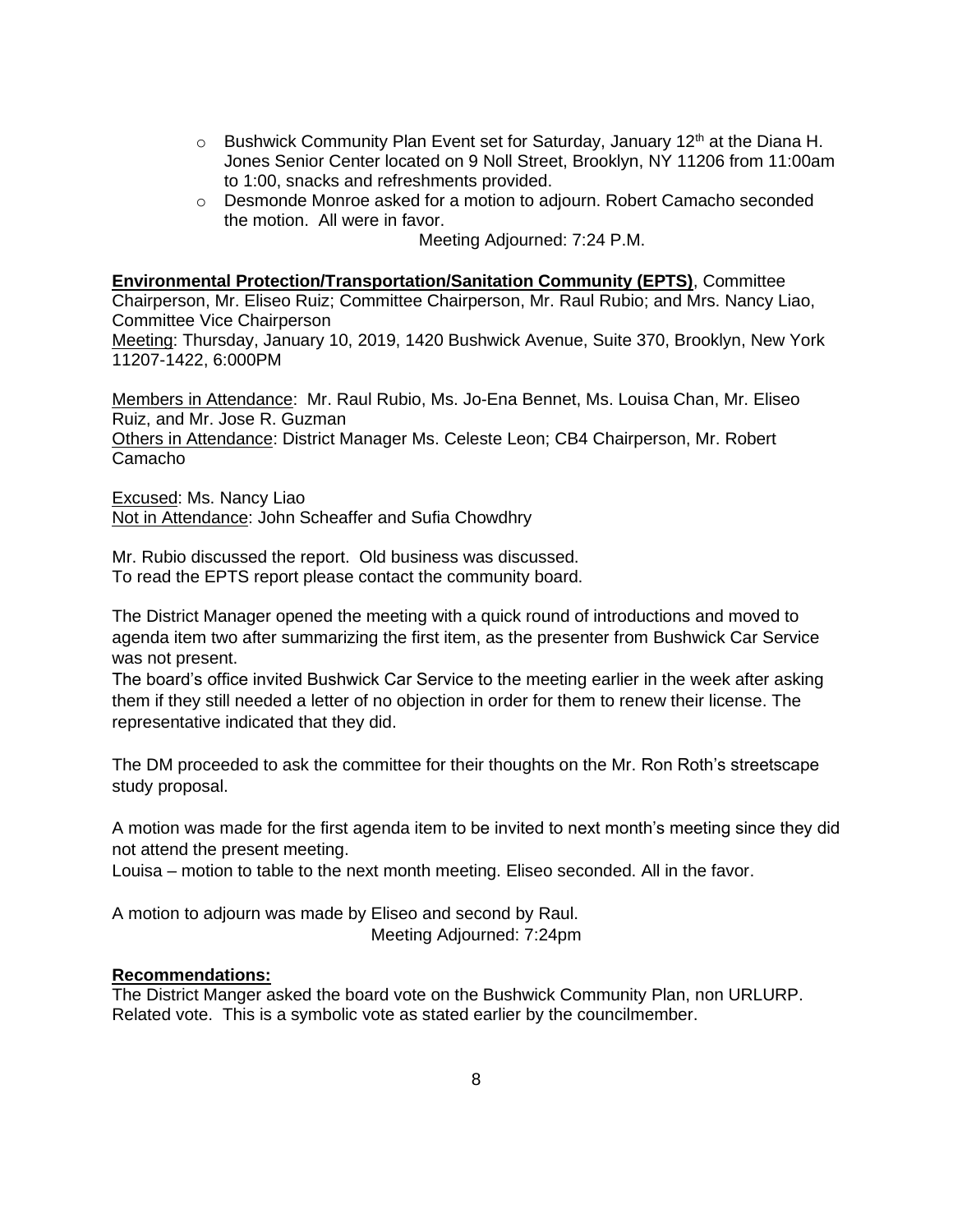Mr. Robert Camacho motioned that the board vote on the BCP's plan, the full community plan with no exceptions.

The motion was second by Mr. Joshua Brown. All member present were in favor.

## **Old Business:**

Update By-laws. It has been 6 years since they were updated.

# **Announcements:**

Apply Online! Join the 2020 Census Team! [www.2020census.gov/jobs](http://www.2020census.gov/jobs) ; 1-855-562-2020 Federal Relay Service: 800-877-8339 TTY / ASCII [\(www.gsa.gov/fedrelay\)](http://www.gsa.gov/fedrelay)

The Federal Relay Service provides telecommunications services to allow individuals who are deaf, hard of hearing, and /or have speech disabilities to conduct official business with and within the federal government. The U.S. Census Bureau is an Equal Opportunity Employer. Excellent Pay, Flexible Hours, Paid Training and Temporary Positions

SAVE THE DATE! Who will become New York City's next Public Advocate? Public Advocate Debate, January 31, 2019, 7pm to 10pm. Doors open at 6pm. Location: Boys and Girls High School, 1700 Fulton Street, Brooklyn, NY 11213 RSVP: [HTTPS://Vidapubadvocatedebate.eventbrite.com](https://vidapubadvocatedebate.eventbrite.com/) 

Grow Brooklyn: IRS-Certified Volunteers Providing FREE TAX PREPARATION & FILING Call for an appointment: 1-347-682-5605

- Brooklyn Borough Hall, 2019 Joralemon Street, Brooklyn, NY 11201 Monday 12pm to 7pm Tuesday & Wednesday 10am to 2pm
- Brooklyn Coop RCU, 315 Grove Street, Brooklyn, NY 11237 –

 Monday & Wednesday's 6pm to 8pm Saturday and Sunday's 10am to 4pm

• St. John's Bread & Life, 795 Lexington Avenue, Brooklyn, NY 11221

 Tuesday & Thursday 6pm to 8pm Saturday & Sunday's 11am to 5pm

53<sup>rd</sup> District Assemblywoman Maritza Davila: Starting February 4<sup>th</sup> the office will be available to help people fill out their IT210 & IT214 tax forms. Every Monday – Thursday, from 9:30am to 3pm. For more information, please call Paula or Marisol at 718-443-1205

Beacon FREE Afterschool Arts & Sports: Music, Theater, Basketball, Fashion, College Visits, and more. Grand Street Campus Enrollment is open: For more information call Michelle Leberfeld at 917-699-5722

SAVE A LIFE. Carry Naloxone. About 3 New Yorkers die from drug overdose everyday…YOU can save a life with Nalaxone. Take a course. Save a life. Strengthen your community. NYC Department of Health and Mental Hygiene. Brooklyn Neighborhood Health Action Center. Contact: Z Novoa, DOHMH, [ZNovoa@health.nyc.gov,](mailto:ZNovoa@health.nyc.gov) 718-637-5221 For more information, visit [www.nyc.gov/health/naloxone](http://www.nyc.gov/health/naloxone)